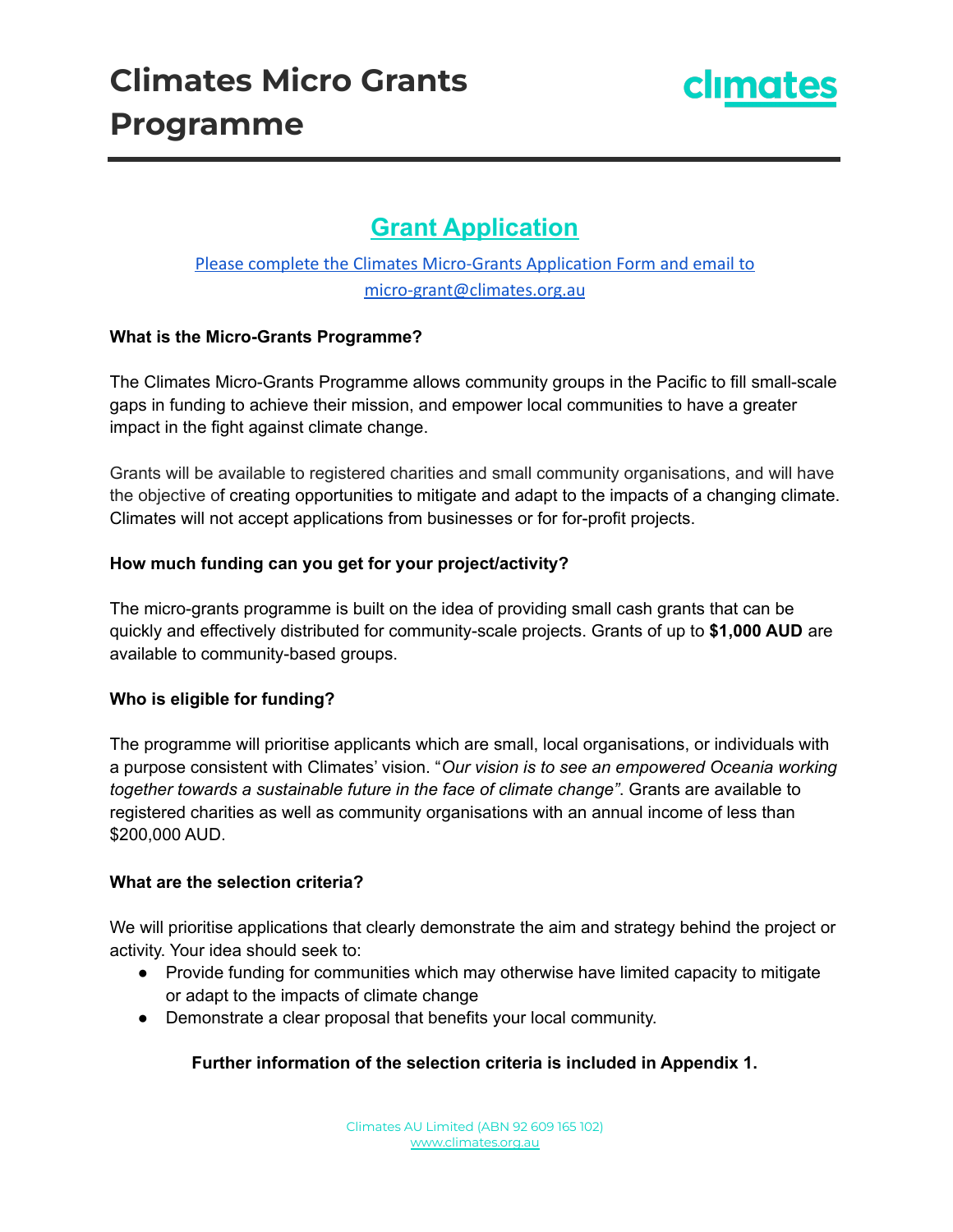# **Climates Micro Grants Programme**



#### **How do I apply?**

We want to make this process as simple and transparent as possible. Please provide the following information to allow us to process all applications on equal terms:

#### **1. Applicant general information:**

*Organisation:* Address, phone number, website or Facebook page *Contact details:* Contact name, address, email, phone number (include country code) *Grant amount requested (AUD):*

### **2. Organisational description and background:**

Briefly describe your organisation's work and purpose, mission and goals.

#### **3. Proposal project summary:**

Provide a brief summary of your proposed project or activity. This should detail why you believe your organisation is suitable for this grant, how you propose to use the funds, how your project contributes to your overall mission and how it relates to mitigating the impacts of climate change.

#### **4. Funding details:**

Please provide the following:

- A timeline for implementing the project or activity
- Specific activities to be funded
- The target group of people that will be involved and supported throughout this project
- A rough budget of how the funds will be spent, and;
- The names and job positions of key personnel which will be involved in this project.

#### **5. Outcomes of project:**

It would be fantastic if you could tell us a bit more about the outcomes you wish to achieve through funding your project.

Applications can be submitted by completing the Micro-Grants Application Form and emailing to [micro-grants@climates.org.au](mailto:micro-grants@climates.org.au).

The application deadline is **June 30, 2022**. Applications will be assessed by a panel of Climates' members and the Pacific Advisory Committee.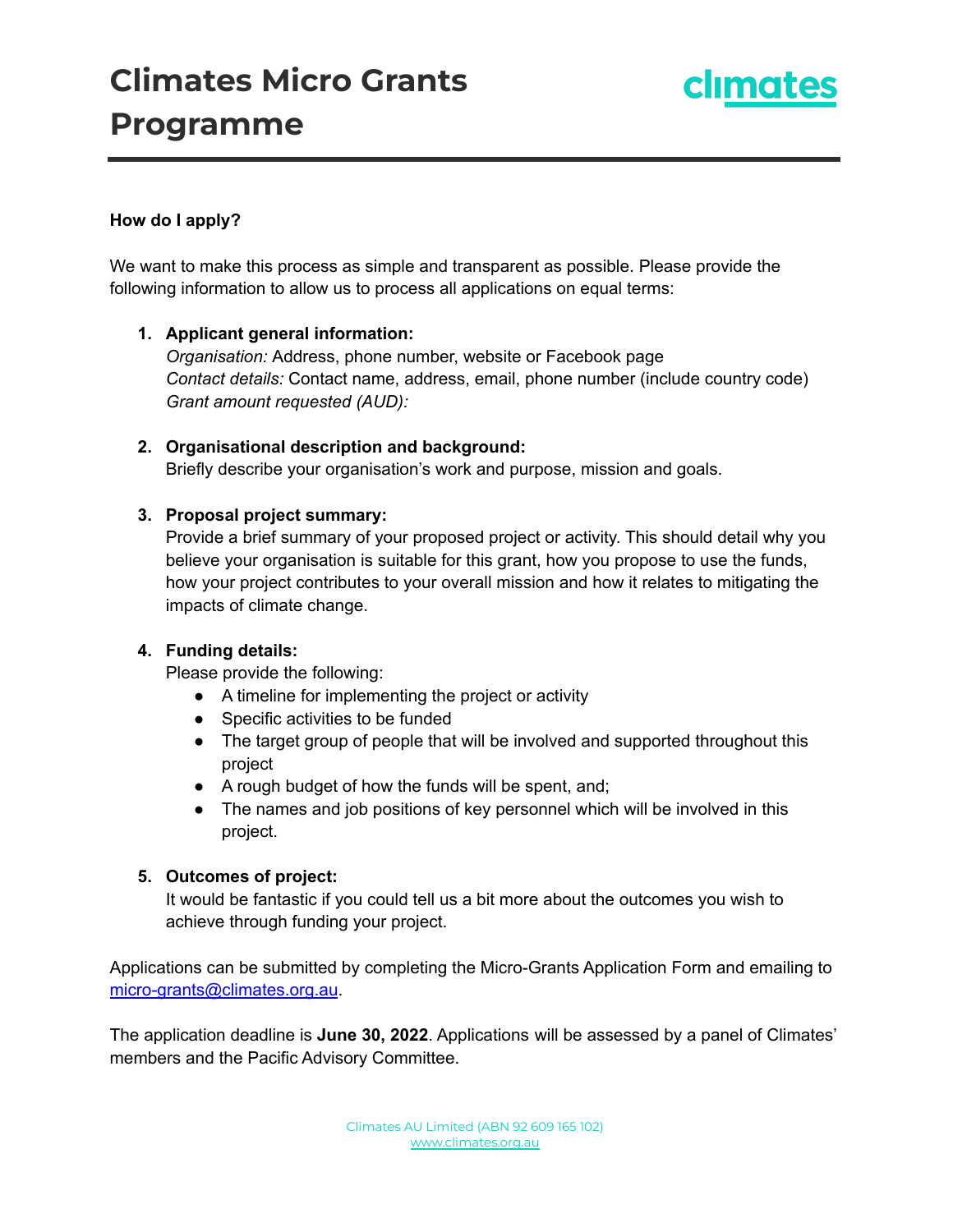# **Climates Micro Grants Programme**



#### **When will I be notified of the outcome?**

Results will be communicated within four weeks of the funding round closing date. Applicants may not receive the total amount requested - acceptances will include information on the amount granted.

#### **How do I report on my project's outcomes?**

As part of Climates' ongoing mission to combat the impacts of climate change, we would love to hear from you throughout, and after the project is finalised to observe some of your successful implementations. Therefore, we ask that you stay in touch with us through follow ups. This can be done on individually agreed terms and timelines, for example, through photographs, testimonials, or stories that demonstrate your endeavours and success. We want to make this easy for you, but also build long term relationships and partnerships through this process.

#### **Questions?**

We are here to help! If you are not sure about your eligibility or if you would like to understand more, please send us a quick email at [micro-grants@climates.org.au](mailto:micro-grants@climates.org.au) or contact the micro-grants Lead and co-director of Climates, Patrick, at [patrick.oreilly@climates.org.au](mailto:patrick.oreilly@climates.org.au)